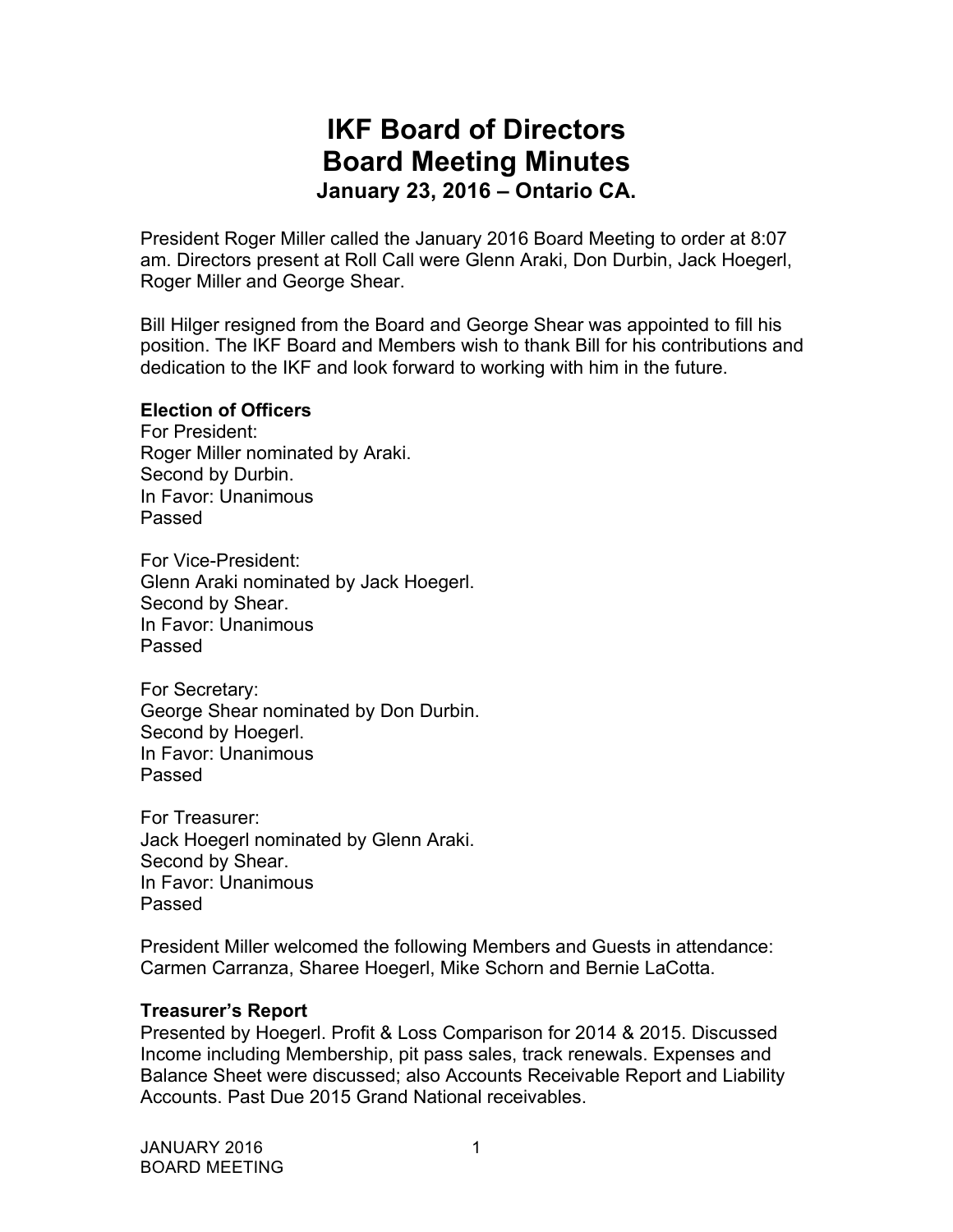## **2015 Top 5 Pit Pass Sales**

Miller reads the Top 5 2015 Track/Club Pit Pass Sales. Miller thanks the top tracks/clubs and states each of them will receive a free year of Track Sanctioning. Miller thanks all tracks for their support of the IKF.

### **2016 Grand Nationals**

2 Cycle Sprint –

Board discusses a potential track for the event. Tentative date of July 6-9. Araki to create Grand National Committee for weekly Phone Meetings. Board agrees that IKF will host the event.

#### 4 Cycle Sprint –

Board discusses North Texas Karters and Questionnaire submitted by North Texas Karters. Shear states event date would be the week of August 8<sup>th</sup>. Shear to work with North Texas Karters.

Motion by Shear to award the 2016 4 Cycle Sprint Grand National to North Texas Karters, week of August  $8<sup>th</sup>$ . Second by Durbin. In Favor: Unanimous Passed

Bernie LaCotta asked who selects the engines classes for the Grand National. Araki replies that classes run at Grand National events are generally reflective of what is run in that area. Hoegerl states they start with the IKF National Class List.

2 Cycle Speedway / Speedway Midget – Miller states the Grand National Agreement is signed for the event at Newton Kart Klub / Newton Kart Track on July 27-29, 2016.

4 Cycle Speedway –

Proposal received from Bill Hilger.

Motion by Durbin to award the 2016 IKF 4 Cycle Speedway Grand National to Little Sunset Speedway in Greenwood, NE. on July 13-16, 2016 pending Contract Signatures. Second by Araki. In Favor: Unanimous Passed

### **Appoint 2016 Grand National IKF Director in Charge & Tech Director**

**DIRECTOR IN CHARGE TECH DIRECTOR**

**2 CYCLE SPRINT Roger Miller John Motley**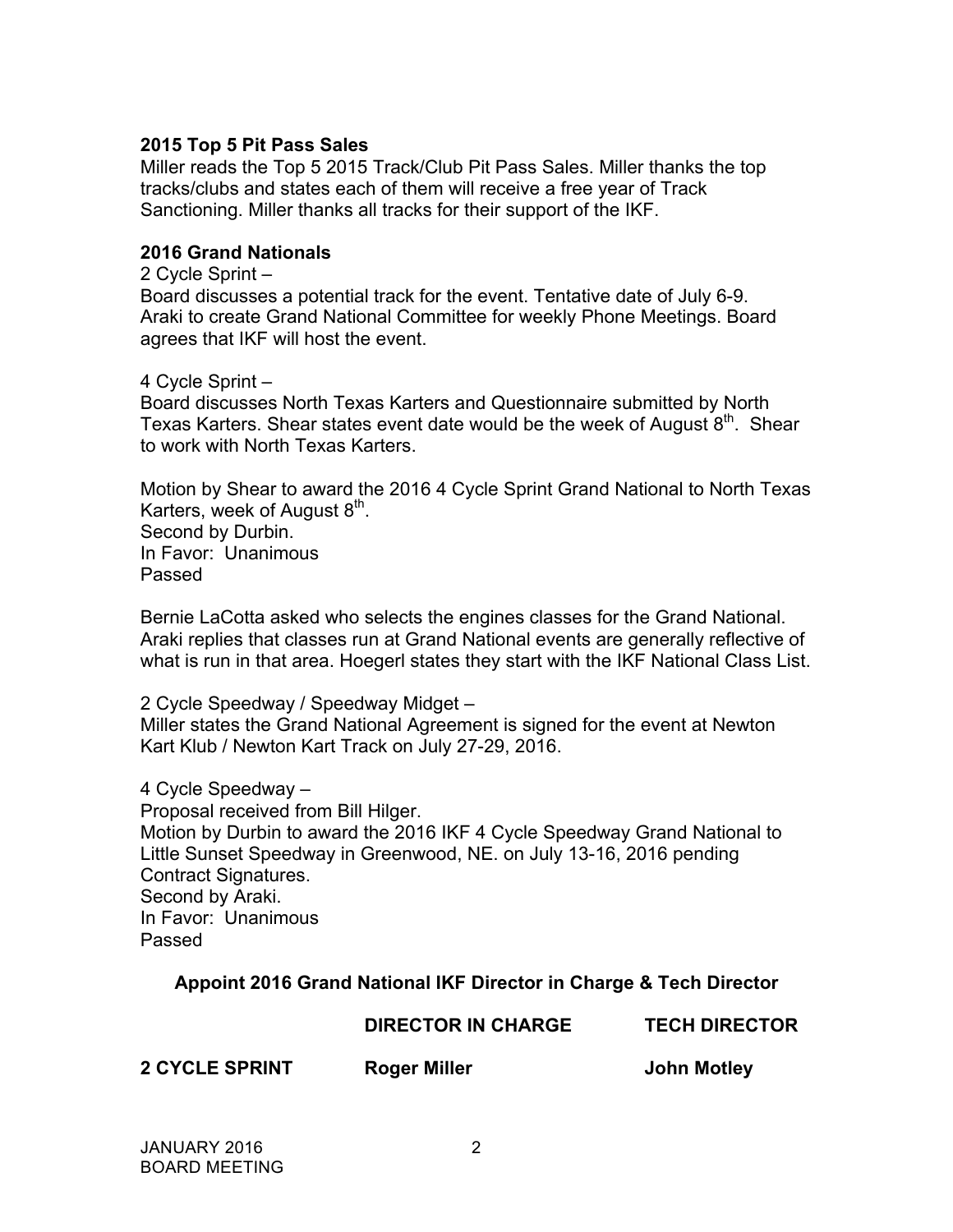Motion by Hoegerl. Second by Shear. In Favor: Unanimous Passed

| <b>4 CYCLE SPRINT</b>                                                                                           | <b>Rich Bowen</b>  | George Shear   |
|-----------------------------------------------------------------------------------------------------------------|--------------------|----------------|
| Motion by Hoegerl. Second by Araki.<br>In Favor: Unanimous<br>Passed<br>(See vote below on Director in Charge.) |                    |                |
| 2 CYCLE SPEEDWAY Josh Peterson                                                                                  |                    | Jack Hoegerl   |
| Motion by Hoegerl. Second by Durbin.<br>In Favor: Unanimous<br>Passed                                           |                    |                |
| <b>4 CYCLE SPEEDWAY</b>                                                                                         | <b>Bill Hilger</b> | <b>Pending</b> |

Motion by Hoegerl. Second by Durbin. In Favor: Unanimous Passed

John Motley joins the Meeting.

Hoegerl discusses the tire rule for the 2016 IKF 2 Cycle Speedway Grand National. Tire for 2016 2 Cycle Speedway TBD.

Motion by Hoegerl to approve the following 2016 IKF 2 Cycle Speedway Grand National local option classes and National 2 Cycle Speedway / Speedway Midget classes. Junior 1 Medium 250# Midget Sportsman No Experts Second by: Miller In Favor: Unanimous Passed

Motion by Shear to delete the following 4 Cycle Sprint National Classes from Section 209 of the IKF Rulebook / add classes to Section 850.2 4 Cycle Sprint Regional Classes: Class #3 Junior I Briggs Gas Animal Medium Attained Age 7-11 250# Class #7 Briggs Animal Medium 16+ 335# Class #10 Briggs Gas Animal Heavy 16+ 370# Second by Araki

Passed

In Favor: Unanimous